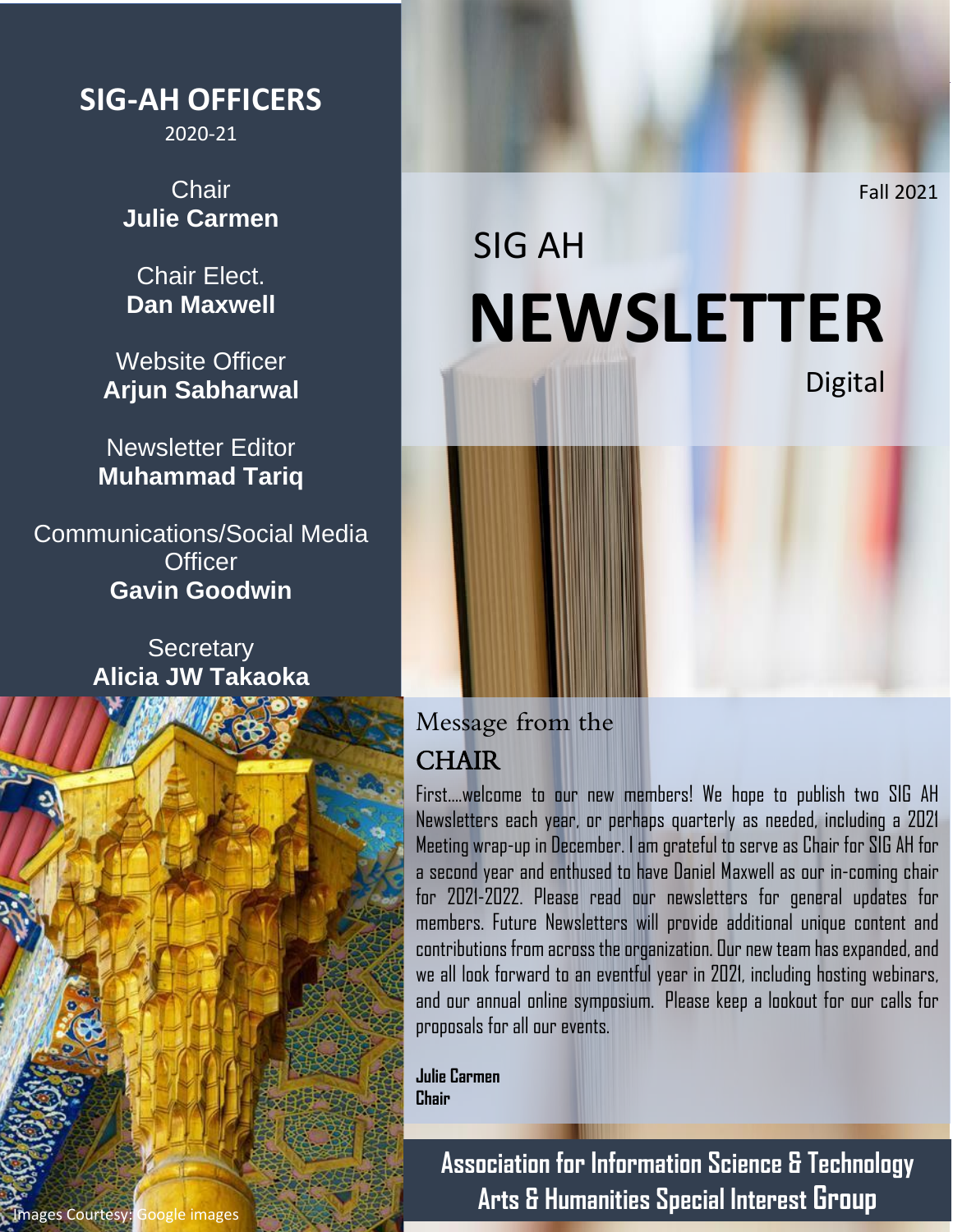

# **Elected SIG AH Officers for 2020-21**

## **Chair – Julie Carmen**

Julie Carmen is an independent information specialist. She has ten years of experience as an academic librarian with professional focus in archives, special collections, digital initiatives, cataloging, and grant research. She earned her MLS and Certificate in Archives from Emporia State University in 2009. She lives in Ellensburg, Washington with her husband, Marc Wiley, two dogs, and four cats. She enjoys embroidering images from illuminated manuscripts and gardening.

As the SIG AH Chair, she will be responsible for calling meetings, working with other officers to set goals for the following year. She will communicate with other officers about their assigned duties and help them accomplish them during the year. She will serve as default Cabinet Representative for the SIG, submit the Annual Report and Annual Budget, manage SIG affairs, including chairing the annual planning meeting, appoint chairs and members of SIG committees and serve as chair of the SIG's nominating committee.

## **Chair Elect - Dan Maxwell**

Dan Maxwell is the Informatics Librarian at the University of Florida. His areas of expertise include data science practice and education, scientific research systems and methods, and software development bestpractices. Dan is passionate about presenting complex technical concepts in visual ways. As such, he's currently exploring the use of visuals and sequential art in artificial intelligence (AI) education. Dan has more than 30 years of technology experience in both corporate and academic environments. He studied Library Science at Indiana University, receiving his MLIS in 1987. In 2013, he was awarded a PhD in Human & Organizational Systems from Fielding Graduate University. Dan is an avid reader who loves to frequent local art museums. He currently resides in Gainesville, Florida with his lovely wife and an energetic Bichon Frise, named Casey.

As the Chair-Elect, Dan automatically becomes Chair in the following year. He works closely with the Chair in planning and executing SIG programs and serves as the default Alternate SIG Cabinet Representative. He will assume the duties and responsibilities of the Chair in the event of the Chair's absence, resignation, or removal from office. He assumes the primary responsibility for planning the SIG's programs during the year, including the technical sessions to be proposed for the following Annual Meeting. He is also responsible for ensuring the officer's roster for the year he will serve as Chair is sent to the Cabinet Director and Headquarters immediately following elections.

## **Website Officer - Arjun Sabharwal**

Arjun Sabharwal is Associate Professor and Digital Initiatives Librarian at the University of Toledo. He has served as Web Master and Newsletter Editor for SIG AH for the past five years. His research interests include Digital Humanities and Interdisciplinary approaches to digital curation. Arjun will continue to maintain and upload content for the SIG's events on its webpage.

Continue on next page

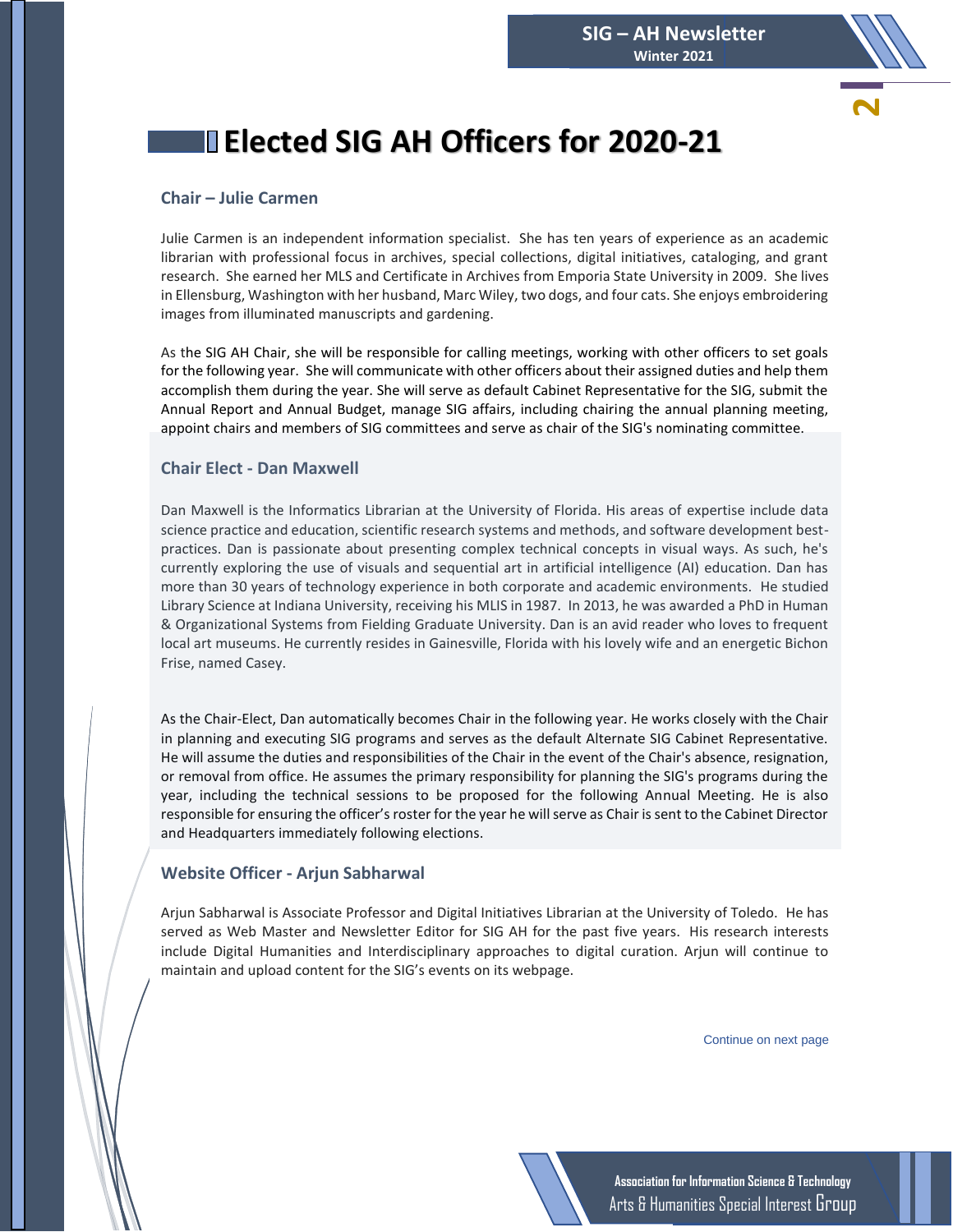

### **Newsletter Editor - Dr. Muhammad Tariq**

Dr. Muhammad Tariq works at COMSATS University, Lahore Campus as Incharge, Library Information Services Librarian. He holds a PhD in Social Sciences (Library Science), and he is a teacher and researcher. He is a life member of the Pakistan Library Association. Dr. Tariq is an academician, researcher, trainer, and Library professional, having more than 22 years of experience in LIS/IM field. He enjoys supervising theses to support student research. He teaches a both masters and doctorate levels in Philosophy. He enjoys research as his 14 research articles attest and attending national and international conferences. His interests include innovation, leadership, communication, online information resources and soft skills. He lives in Lahore Pakistan, while he is Editor-in-Chief of International Journal of Information Management Sciences (IJIMS) and the chief editor of CIIT Lahore Newsletter.

Dr. Tariq will edit articles and submissions for the SIG's newsletter and communicate with ASIST members as needed for newsletter guidelines.

#### **Communications/Social Media Officer - Gavin Goodwin**

Gavin Goodwin is a second-year student in the Master of Information Studies program at McGill<br>University (Mentreal Canada), He also surrently weeks as a Student Reference Librarian at Conservia University (Montreal, Canada). He also currently works as a Student Reference Librarian at Concordia University in Montreal. With a background in music, Gavin holds a Master of Music degree from Bowling Green State University (Bowling Green, OH) and a Bachelor of Music degree from the University of Alberta (Edmonton, Canada), both in music performance.

As the Communications/Social Media Officer, Gavin will communicate regularly with all ASIST members and SIG AH membership to solicit information for the SIG AH newsletter using various avenues of communication, including: iConnect, Twitter, Facebook page, or whatever regular communication used by SIG AH.

#### **Secretary - Alicia Takaoka**

stigmatization and perceptions about stigmatized individuals in both local and global communities. Alicia is also a full-time instructor at University of Hawai`i at Hilo where she teaches writing, gender and Alicia Takaoka is a PhD candidate (expected by Summer 2021) at University of Hawai`i at Manoa where research focuses on the intersections of everyday (or communicative) memory, feminism, and online stigmatization. This doctoral research project is a community-based case study that evaluates women's studies, and university skills and experiential learning classes. Areas of specialization and research interests within the human-computer interaction and social informatics disciplines are communicative memory, women in STEM, ethics and information literacy, stigmatization of marginalized groups, online education, asynchronous communication, social media studies, digital humanities, digital preservation, digital storytelling, and digital culture. She lives on the Big Island with her Mister and two cats. She is an avid tabletop gamer and weight lifts for mental health and self-care.

As Secretary, Alicia keeps records of all meetings and correspondence to members and assists in making logistical arrangements for SIG AH meetings and activities. As treasurer, she must be aware of Association policies regarding SIG finances and expenses, and works with the Chair, to prepare and submit the SIG's budget and receives the SIG's quarterly financial statements.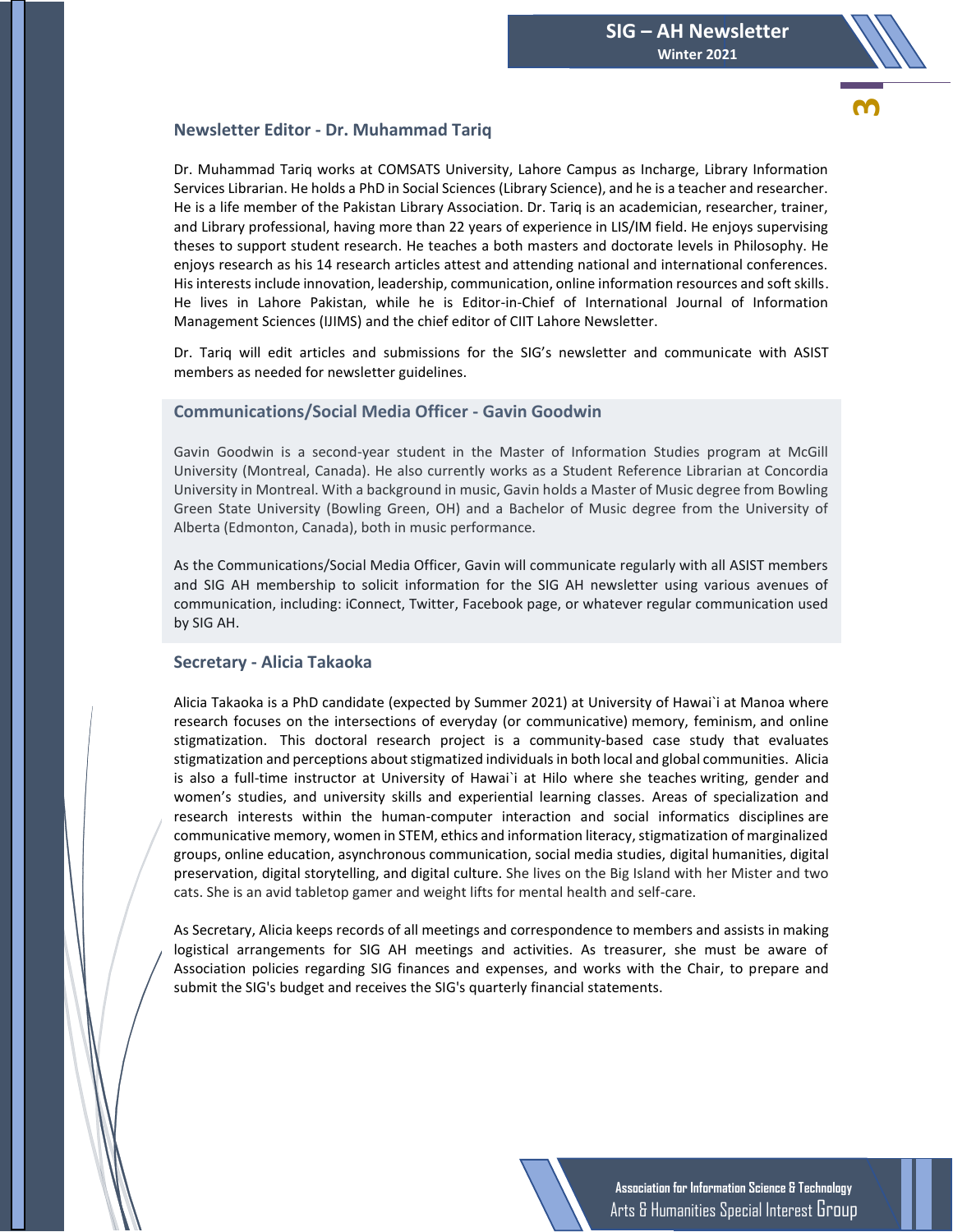

# **MY RESEARCH IN THE PANDEMIC: EXPERIENCE SHARING**

**Ann M. Graf**

Assistant Professor, Simmons University, School of Library and Information Science 300 The Fenway, Boston - USA [ann.graf@simmons.edu](mailto:ann.graf@simmons.edu)

Like many institutions of higher education during the spring of 2020, Simmons University pivoted to all online instruction at the onset of the Covid-19 pandemic. While this greatly impacted the research of some, I found that I could continue my regular work on graffiti art documentation rather unhindered through the examination I had already begun to carry out on Instagram. The pandemic itself afforded a very interesting extension to my work in the sudden appearance of numerous works of graffiti art around the world relating to the theme of Covid-19. Artists began to create works in response to the pandemic, and those same artists, and others, began to photograph the works and upload them to Instagram.

" The pandemic itself afforded a very interesting extension to my work in the sudden appearance of numerous works of graffiti art around on the world relating to the theme of Covid-19 "

While my previous work has engaged with the graffiti art community and their ways of describing and organizing graffiti art photo collections online, I wanted to see what visual and social themes were emerging in response to the pandemic.

On two separate days in late April and early May, I searched Instagram for the tags #covidgraffiti and #coronavirusgraffiti, respectively, and I collected screenshots of all of the graffiti works associated with these tags, as well as the accompanying text, locations when available, account names, dates of posting, and likes. On the days that I collected my data, there were 131 posts for the tag #covidgraffiti and 144 for #coronavirusgraffiti.

I began to code each post with graffiti type terminology from my previous research (Graf 2018, 2020), including things like stencil, wheatpaste, throwie, etc., and various support types, i.e. walls, trains, trash bins, etc. A number of visual themes were common, such as the depiction of health care workers, masks, toilet paper rolls, messages of thanks to frontline workers, and the virus itself, often shown as the now familiar red, knobby blob. Political and social messages were also found, including "staying at home is class privilege", "protect black people covid-19", and "U.S. imperialism is the virus – socialist revolution is the cure!"

I am only beginning to analyze my results, and there are a number of limitations to be acknowledged, yet this research is promising to provide a look at the immediate artistic response to surely one of the greatest health challenges of our generation (so far). Whenever possible, I gathered information about the location of the aftworks. This will allow me to generate a map of where these works are located around the world. The cooccurrence of other tags and text across works may also illuminate common threads in our conceptualization of the pandemic and attempts to make these images visible to a broader audience. I look forward to diving deeper into this colorful data to see what presents itself.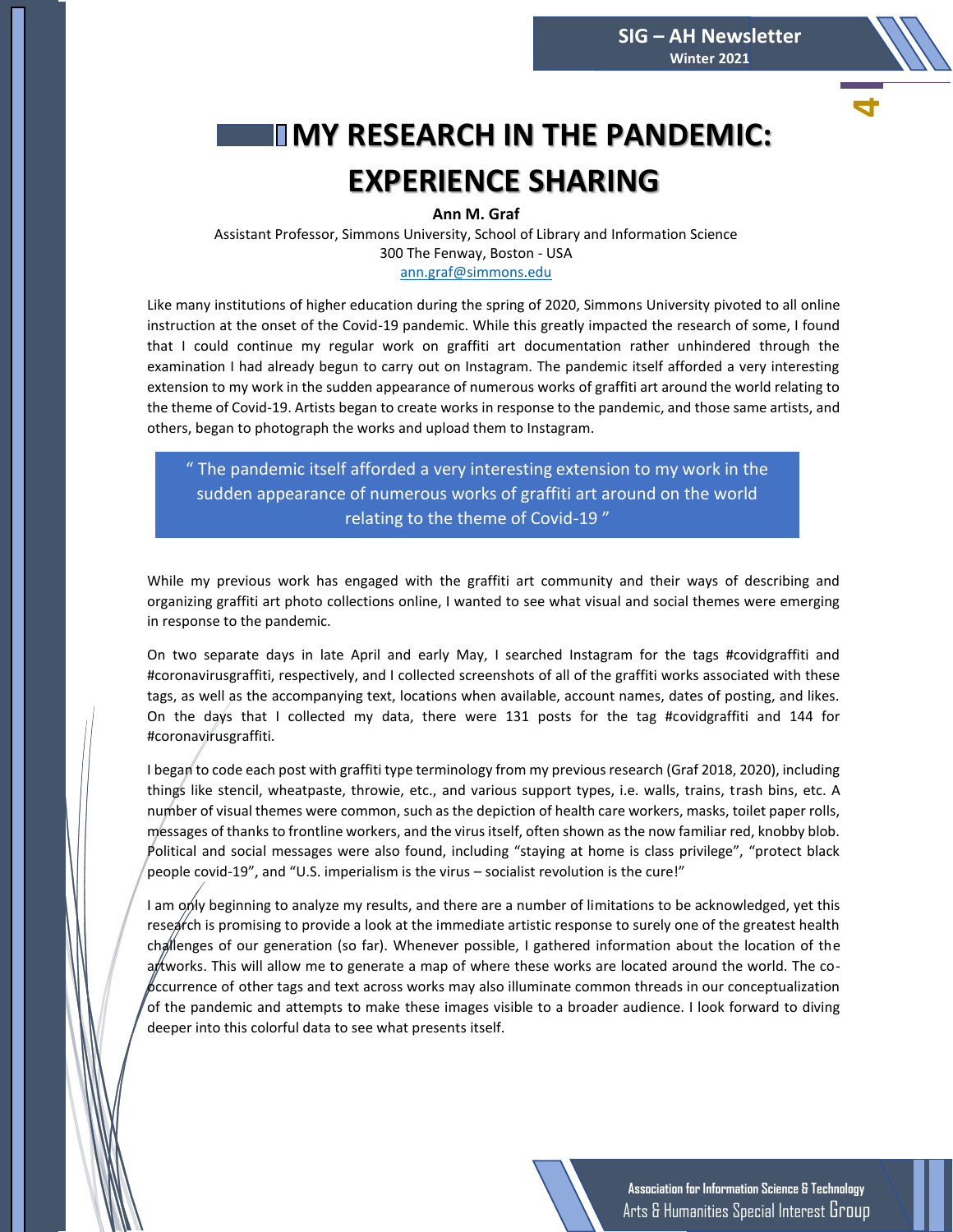

# **My Library in COVID-19: Challenges, Opportunities and Experience**

**Dr. Muhammad Tariq**

Library Incharge, COMSATS University Lahore - Pakistan [tariqnajmi@cuilahore.edu.pk](mailto:tariqnajmi@cuilahore.edu.pk)

The world is facing an unusual and unexpected situation which it has not faced before. Covid-19 has changed the world. All segments of life are in a reshaping phase. Libraries are the most important segment of society; hence it is also affected by this virus. Libraries all over the world, analyzed, planned, and reacted toward the situation. Libraries bridged the gap between user and resources through using digital services.

Library Information Services, COMSATS University Lahore, was also impacted by this pandemic. In the early weeks of Covid-19, I analyzed the situation and concluded that this condition could be prolonged. I called a meeting of my senior library staff to plan for the future. During this period, we faced many of the following challenges and gained some opportunities:

#### **Challenges:**

Covid-19 was an unknown disease and I confess that I didn't hear about this virus earlier. This virus was very new for all my social circles. It immediately emerged and spread all over the world. We did not understand its strength, effects, and impacts.

" Most important, we do not know how we will provide these services to the people who are located in remote areas and may not have internet connectivity or devices. The most important challenge we faced was that the library users did not have adequate digital literacy "

In Pakistan, on 26 February, the first corona patient was declared by Pakistan Health Ministry. After this date, the corona patients were increased and on March 13, the Pakistani government immediately shut down all academic institutes, including libraries. We did not know about the tenure of this shut down. Even before this, we did not have experience to run the whole library from home. This was the big challenge for our staff.

We had sufficient digital content in our stock, but we were working in hybrid mode. i.e. print and electronic resources. We used these hybrid resources to fulfill the requirements of our users. Due to pandemic protocol, we had to quickly become dependent on digital resources. It was a big challenge for the library staff to re-arrange, acquire, organize, and disseminate all our resources into digital format.

We/initiated digital services for our users, but it was for those who were interested and had acquired facilities like computers and internet. In this emergency, we shifted totally to digital resources and recognized we did not have proper communication channels, which was a big challenge. Most important, we did not know how we would provide these services to the people located in remote areas and who may not have internet connectivity or devices. The most important challenge we faced was that many library users did not have adequate digital literacy. Even if we arranged all our services and materials into digital resources, and our users did not have sufficient skills to access and use them, our efforts would then be useless. This was a big challenge for all our colleagues at CUI Lahore campus.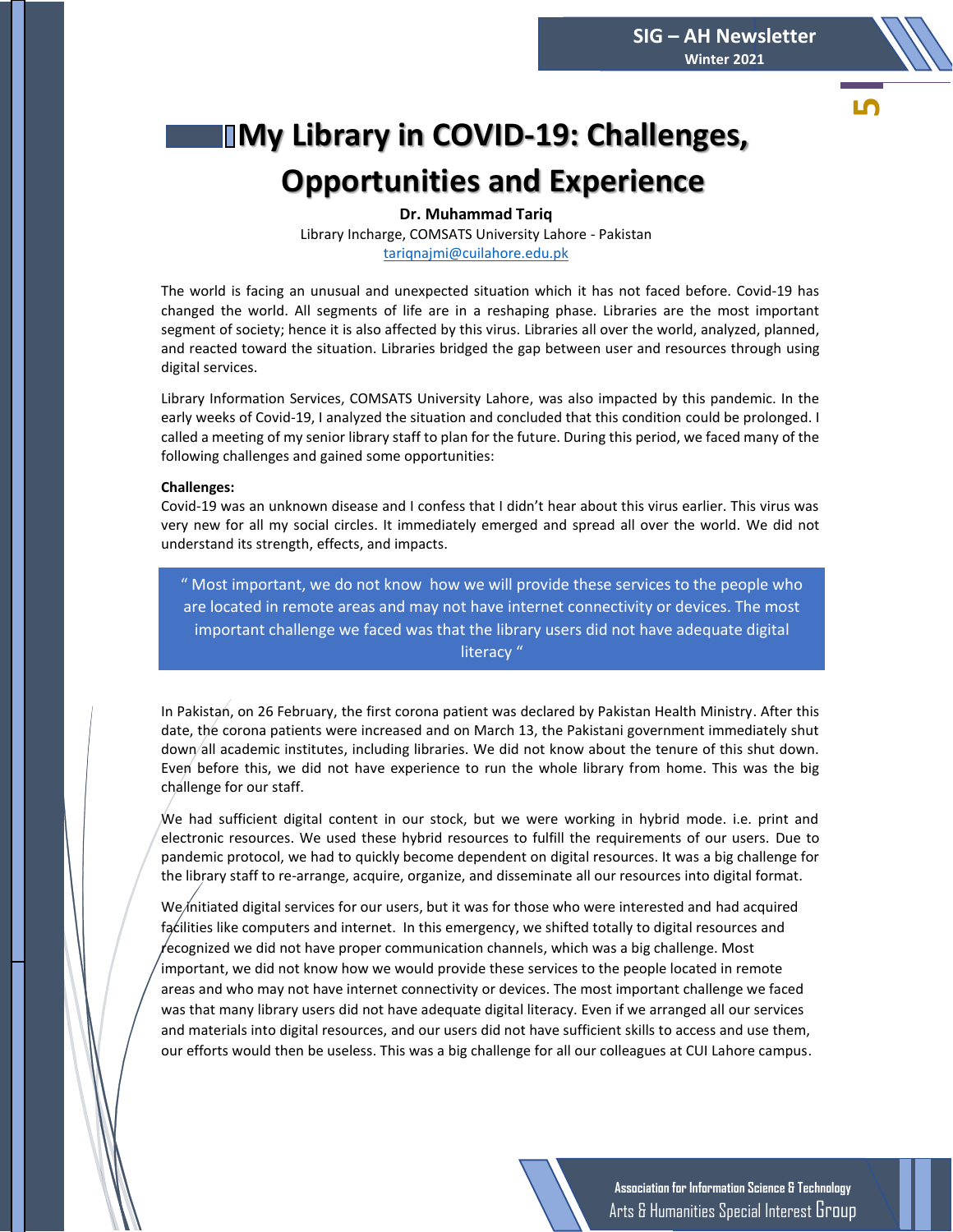

#### **Opportunities:**

These challenges and threats brought many opportunities to us. This was a very good opportunity to expand the library scope and follow the real emerging theory of "library beyond walls". This was also an opportunity to change the social status of the librarians in Pakistan. Typically, the library user thinks that the librarian does only one duty, i.e. issue and return books and nothing else. Now we had an opportunity to enhance the image of library and librarian, through digital librarianship. I believe there should be an accessible library for all users and this situation provided me an opportunity to prove this claim. In the print vs. digital resources debate, the digital resources proved its standing in this current scenario. This was a great opportunity to access and organize the digital resources, to update the current/available databases, and to reshape the repositories as per the need of the user.

" This was a very good opportunity to expand the library scope and follow the real emerging theory of "library beyond walls". This was also an opportunity to change the social status of the librarians in Pakistan. Typically, the library user thinks that the librarian does only one duty i.e. issue and return books, and nothing else."

This pandemic also gave us opportunity to bridge the gap between library and user. To strengthen the available communication channels and to build new platforms for better and fast communications. This situation also gave us a big opportunity to enhance the digital literacy skills for our users and staff as well. In the past, we arranged many trainings and workshops, but this emergency was new to us and we have arranged new online trainings for our users.

#### **Experience Sharing:**

In keeping in view of all threats, challenges, and opportunities, to face and cope with this emergency, we sat, discussed, and planned. We analyzed our weaknesses, measured challenges, searched for opportunities and finally, we planned. After much discussion, I assigned duties as per the interest and skills of my library staff, in which we planned and executed. We re-arranged and updated our digital resources, keeping in view the need of our users, and searched for new hubs of knowledge to incorporate in our existing resources.

We also re-designed our services and extended our working hours from 8 hours/5 days a week, to 24 hours/7 days a week. Our response rate of all queries was a maximum of 24 hours with an actual average response rate of 12 hours. Although we assigned different online services to different staff, we facilitated users to send any query to any library staff and provided one single link for all queries. We also arranged training for our library staff to strengthen their digital skills. Our staff then arranged trainings for our users to enhance their digital literacy. We updated our library website and used all channels, including social media channels, to give digital literacy to our valued users. We also did comprehensive marketing for our resources, services, and trainings through multiple announcements.

Through this, we have strengthened our digital resources and services, developed communication channels and facilitated our users.